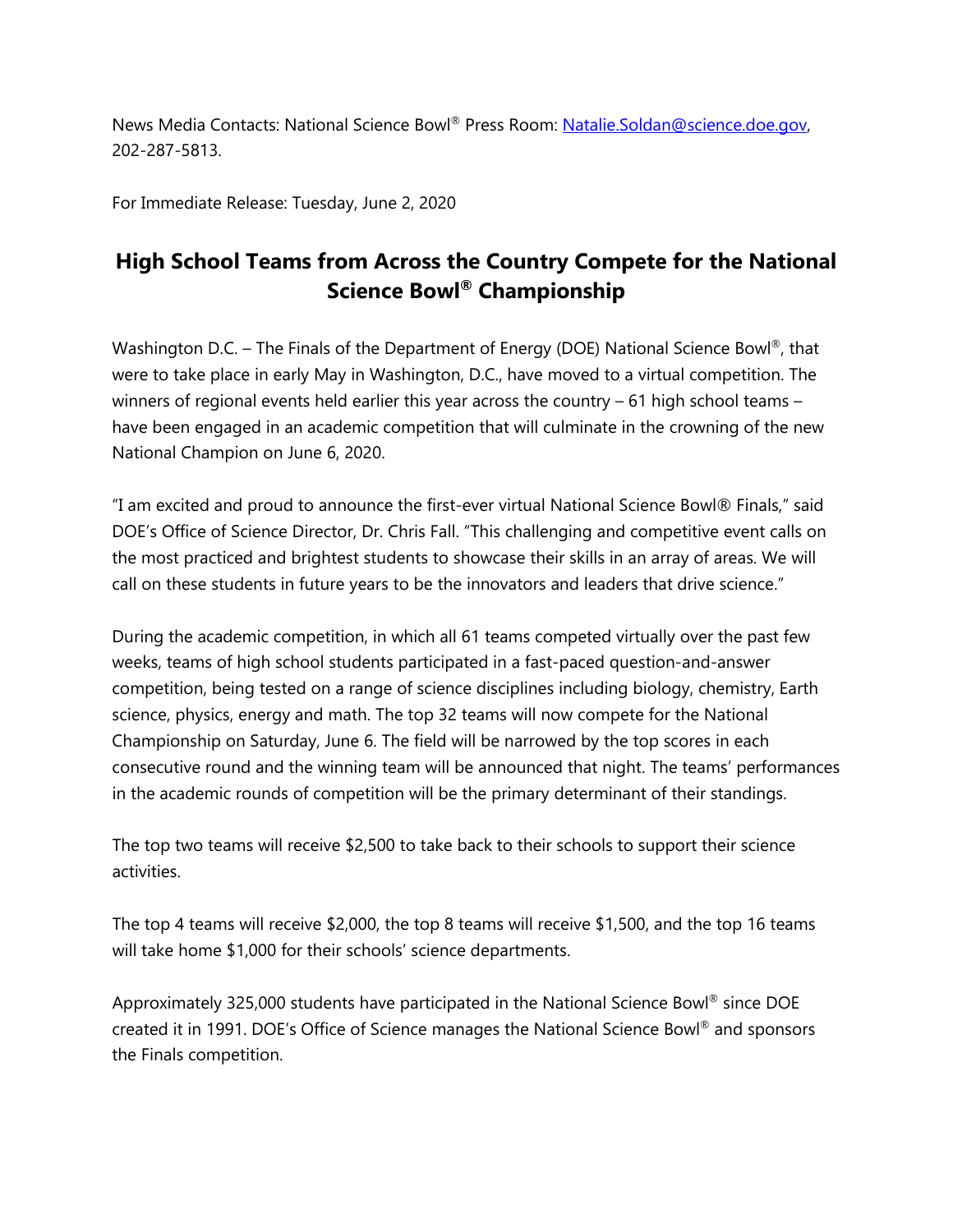For more information about the National Science Bowl®, please go to [https://science.osti.gov/wdts/nsb.](https://science.osti.gov/wdts/nsb)

After a preliminary elimination round, these high school teams are competing June 6:

# **Arizona**

BASIS Chandler (High School), Chandler, Ariz.

# **California**

Clovis North High School, Fresno, Calif. Dougherty Valley High School, San Ramon, Calif. Mira Loma High School, Sacramento,Calif. North Hollywood High School, North Hollywood, Calif. The Harker School (High School), San Jose, Calif. University High School, Irvine, Calif.

## **Connecticut**

Newtown High School, Sandy Hook, Conn.

## **Florida**

Eastside High School, Gainesville, Fla.

## **Georgia**

The Westminster Schools (High School), Atlanta, Ga.

## **Illinois**

Naperville North High School, Naperville, Ill.

## **Indiana**

Carmel High School, Carmel, Indiana

# **Iowa**

Ames High School, Ames, Iowa

## **Kentucky**

The Gatton Academy of Mathematics and Science (High School), Bowling Green, Ky.

## **Maryland**

Montgomery Blair High School, Silver Spring, Maryland

#### **Massachusetts**

Lexington High School, Lexington, Mass.

#### **Michigan**

Huron High School, Ann Arbor, Mich.

# **Minnesota**

Wayzata High School, Plymouth, Minn.

## **Mississippi**

Oxford High School, Oxford, Miss.

#### **Missouri**

Ladue Horton Watkins High School, St. Louis, Missouri

## **Nevada**

The Davidson Academy (High School), Reno, Nev.